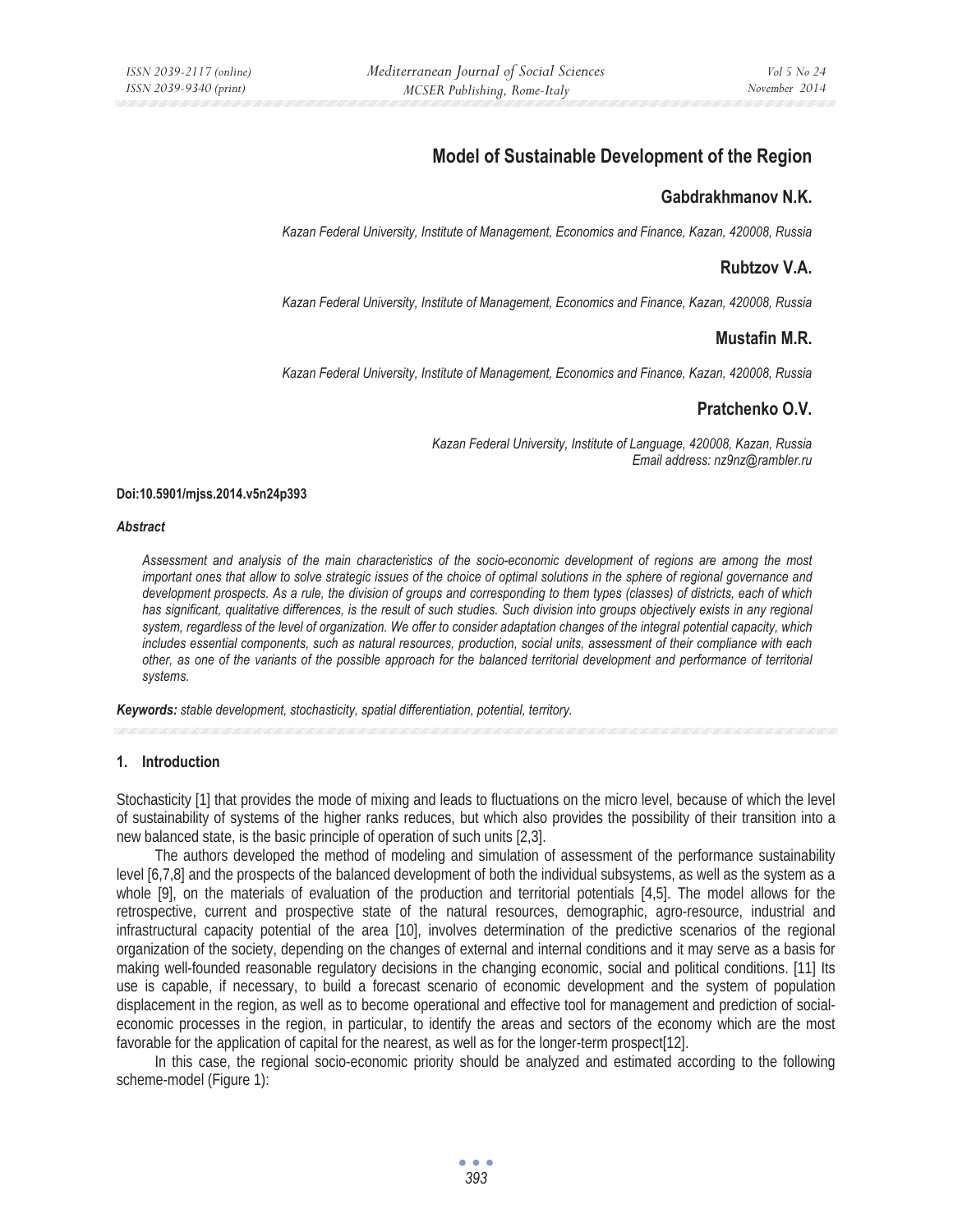

**Fig.1** Algorithm of assessment of the regional socio-economic priority

- A. Assessment of the integrated resource potential of the area and its components which takes into account the current condition and possibilities of the natural resources, demographic, agro-resource and infrastructural potential of the region.
- B. Assessment of the current state of the productive capacity of the region, its size and distribution throughout the territory (industry, agriculture, construction).
- C. Assessment of correlation of the current level of development and the location of production to the resource potential of the area. This assessment should identify (for the region and its individual parts) the level of efficiency of the level and allocation of the economic sectors from the perspective of resource capabilities, as well as the degree of influence of external – in relation to the region – conditions on its economy.
- D. Development of methods of identification and evaluation of possible prospects of economic development and the system of settlement (or wider – the territorial organization of society – TOS). These methods are the parts of the model that allows to solve the following problems:
	- a) Determination of the elements of the resource potential, the lack of which sets back the social and economic development of cities and districts of the region
	- b) Assessment of the situation which should be in the future, with the possible placement of various industries in definite locations (areas) of the enterprises.
	- c) Determination of the most favorable points (areas) for each potentially located enterprise (industry).
	- d) Assessment of sustainability of economic development of cities and regions and the social standard of living in the region.
	- e) Determination of options of forecast scenarios of the development and economic location of the region depending on the prevailing internal and external conditions (growth poles, possible socio-economic situations and expected socio-economic areas).

### **2. Method**

The authors propose the following algorithm for integrated assessment of the territory and determination of rational variants of the balanced territorial organization.

1. Background information is given in the table 1, where

#### **Table 1**

| $k\$ 1 |          |          | $\cdots$                | $\mathbf{r}$                  | $\cdot$ $\cdot$ $\cdot$ | $V_m$    |
|--------|----------|----------|-------------------------|-------------------------------|-------------------------|----------|
|        | $V_{11}$ | $V_{12}$ | $\cdots$                | Vıi                           | $\cdot$ $\cdot$ $\cdot$ | $V_{1m}$ |
|        | $V_{21}$ | $V_{22}$ | $\cdot$ $\cdot$ $\cdot$ | V2İ                           | $\cdot$ $\cdot$ $\cdot$ | $V_{2m}$ |
|        |          |          |                         |                               |                         |          |
|        | $V_{k1}$ | $V_{k2}$ | $\ldots$                | Vĸİ                           | $\cdot$ $\cdot$ $\cdot$ | $V_{km}$ |
|        |          |          |                         |                               |                         |          |
|        | $V_{n1}$ | $V_{n2}$ | $\cdot$ $\cdot$ $\cdot$ | 11:<br><b>V</b> <sub>nl</sub> | $\cdot$ $\cdot$ $\cdot$ | $V_{nm}$ |

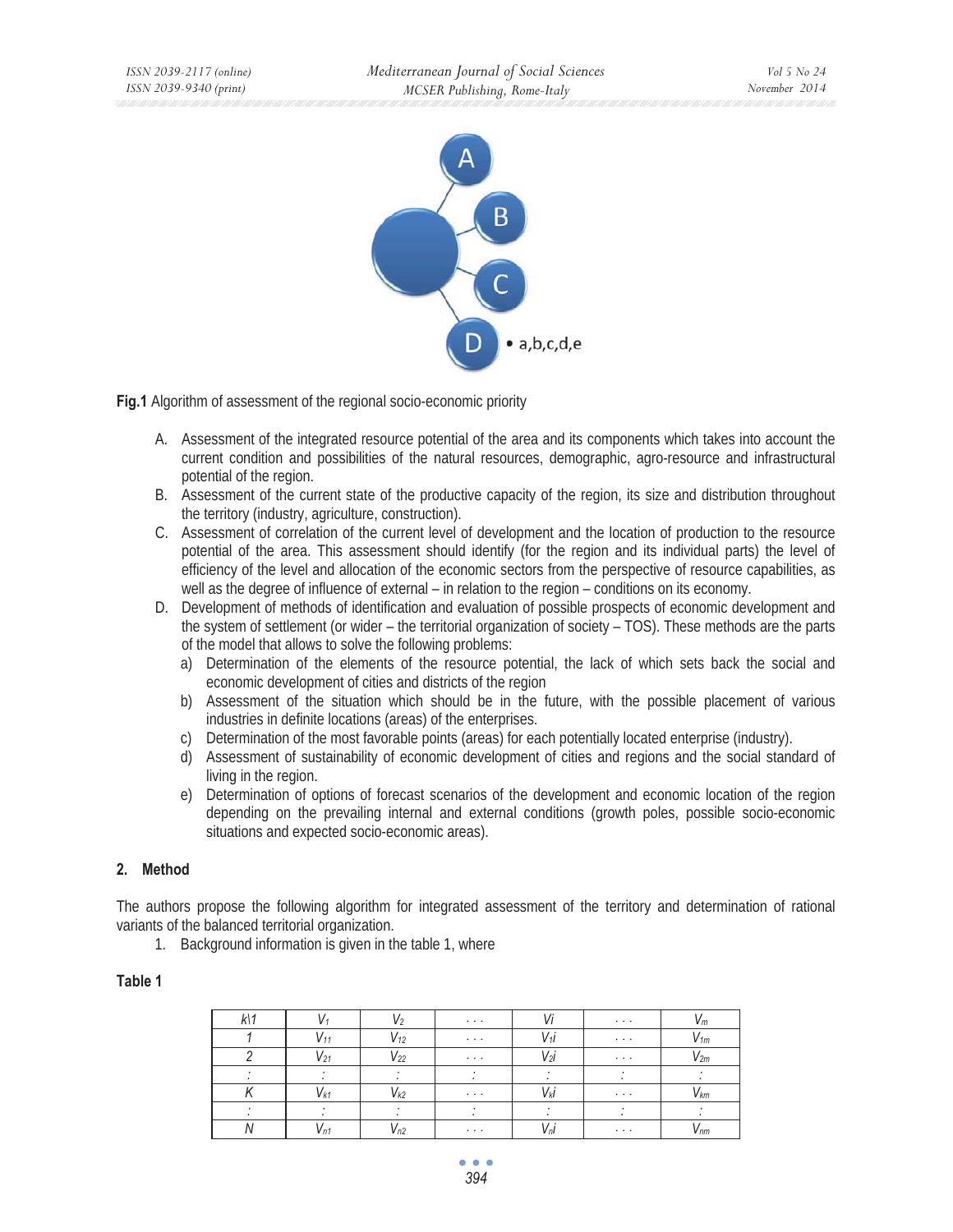## $k$  – number of evaluation object (OTE),  $k = 1, n$

*i* – number of evaluation factor (aspect), *i*= 1,*m*

*Vki* – rank of *k* OTE for the 1st factor

 $q_i$  – rank of the 1<sup>st</sup> factor that reflects its comparative significance

*Vi* - designation for the 1<sup>st</sup> of Table 1 (if that is the same – the vector of ranks of the 1<sup>st</sup> evaluation factor).

2. Table 1 is converted into Table 2 of ranks "with weights", where

#### **Table 2**

| 1.14<br>IN 1-1 |                 |          | $\cdots$ | : רו<br>N        | $\cdots$ | Km              |
|----------------|-----------------|----------|----------|------------------|----------|-----------------|
|                | $r_{11}$        | $R_{12}$ | $\cdots$ | 11               | $\cdots$ | $r_{1m}$        |
|                | $r_{21}$        | $R_{22}$ | $\cdots$ | r2l              | $\cdots$ | $r_{2m}$        |
|                |                 |          |          |                  |          |                 |
|                | r <sub>k1</sub> | Kk2      | $\cdots$ | ΓĸΙ              | $\cdots$ | r <sub>km</sub> |
|                |                 |          |          |                  |          |                 |
|                | In1             | l n2     | $\cdots$ | 1 <sub>n</sub> i | $\cdots$ | l nm            |

*rki = (m + 1 – qi) Vki* 

*3.* Matrices of pairwise comparisons are constructed for all *i=1, m* 

 $\lceil 1$ , if  $r_{ki} < r_{j1}$ 

 $B_i = || b_{ikj} ||_{n*n}$ , where  $b_{ikj} = \{0, if r_{ki} = r_{i1}\}$ 

 $\lfloor -1 \rfloor$ , if  $r_{ki} > r_{i1}$ 

Matrices  $B_i$  have the property of antisymmetry, i.e.  $b_{ikj} = -b_{ikj}$ 

for all 1 =  $\overline{1,m}$  and j, k =  $^{1,n}$ , that is why it is enough to calculate only the elements that are above the main diagonal.

4. Matrix of coherence of factors is constructed, and generalized coefficients for all factors are calculated.

Matrix of coherence of factors is as follows:

 $E = ||$   $\epsilon$ il  $||$  m<sup>\*</sup>m, where:

 $\epsilon$ il =  $\epsilon$ (Ri · R1) = 1 – Sil · measure of closeness of vectors Ri and RI ;

Sil =  $S(Ri \cdot R1)$  =  $n(n-1)$  – normalized distance between the vectors Ri and RI ;

 $\Delta$ il =  $\Delta$ (Ri ⋅ R1) =  $\sum_{k=1}^{\infty}$   $\sum_{j>k}$  | bikj - bikj – distance between the vectors Ri and RI .

Symbol j>k means that only the elements of the matrices Bi and BI, that are above the main diagonal are involved in calculations.

For all  $1 = {}^{1,m}$  generalized coherence coefficients are calculated:  $\epsilon$ <sup>l</sup> =  $\sqrt[m-1]{m}$   $\epsilon$ il

Matrix E and coefficients $\epsilon$ i<sup>\*</sup>( $I = \frac{1}{m}$ ) are printed out.

5. Coefficient of concordance is calculated:

$$
\alpha = \frac{\sum_{k=1}^r r_k}{m^2(m+1)^2(n^2-1)_n}, \text{ r,qe } r_{ki} = \sum_{i=1}^r r_{ki}, k = \frac{\overline{1,n}}{n}, \frac{\overline{r}}{r} = \frac{1}{n} \sum_{k=1}^r r_k.
$$

Then the value  $x^2 = \alpha_m(n-1)$ .

Values  $\alpha$  and x are printed out.

6. Determination of compromise ordering.

*Min r<sub>k</sub>*=*r<sub>k1</sub>* is determined. Then the number  $r^*_{k1}=1$  is attributed to OTE with index  $k_1$  1 sksn.

Then, *min r<sub>k\*</sub>=r<sub>k1</sub>\** is calculated. Then the number  $r^*_{k2}=2$  is attributed to OTE with the index  $k_2 \frac{1 \le k \le n}{k^2 k^2}$ .

*Min r<sub>kx</sub>=r<sub>k3</sub>* is determined. Then the number *r*<sup>\*</sup><sub>k3</sub>=3 is attributed to OTE with the index*k<sub>3</sub>* 1 sk ≠*k*, k<sup>2</sup>, etc., unless all OTE are ranked.

If any *min r<sub>k\*</sub>* is not the only one, then the same number equal to arithmetic average of seats, divided among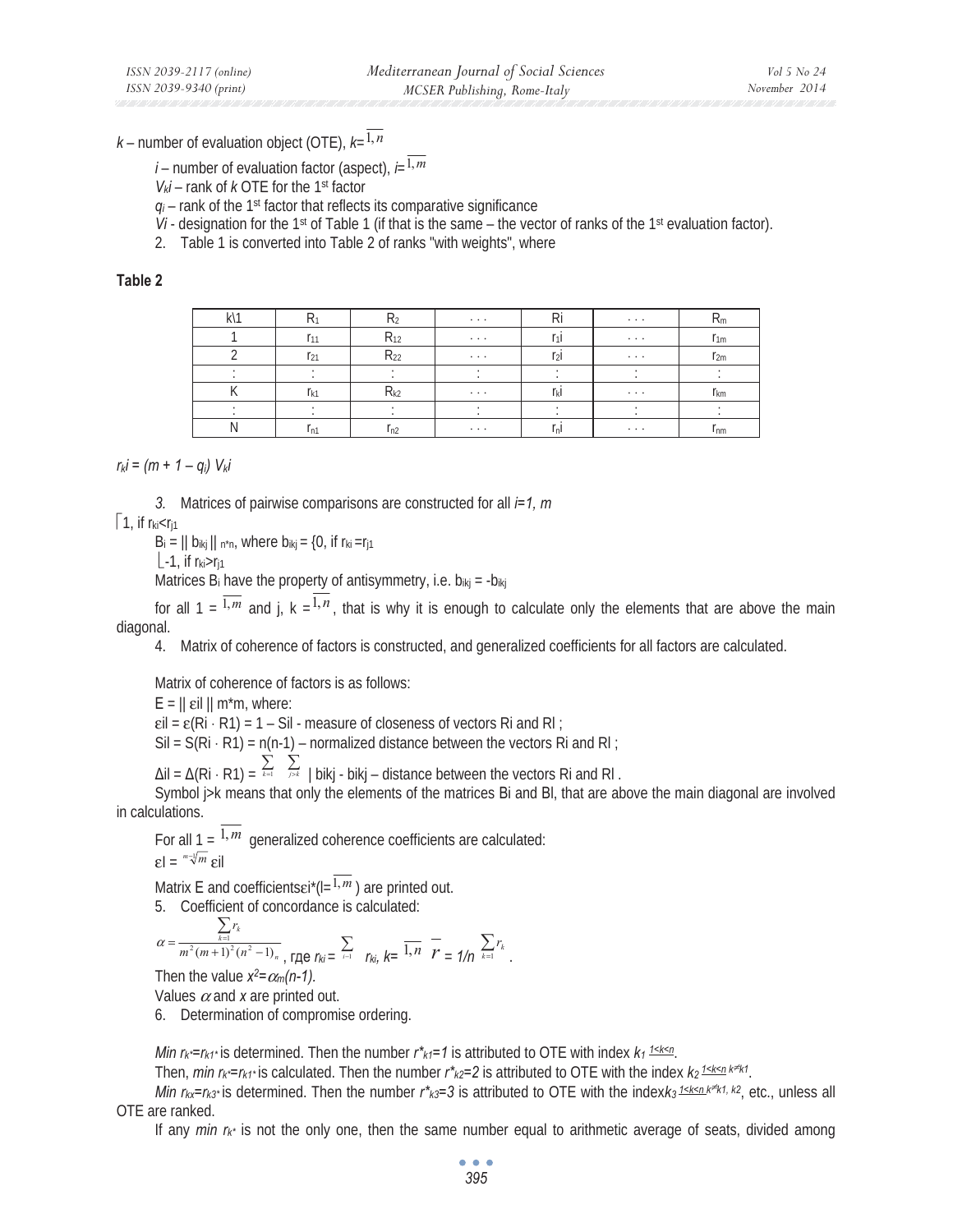themselves these OTE, is attributed to corresponding OTE.

It is possible to verify the correctness of the ranking:

$$
\sum_{t=1}^{n} r_{kt}^{*}
$$
 should be equal to  $\frac{n(n+1)}{2}$ 

Vector  $R = (r^*, r^*, r^*, ..., r^*)$ , where  $r^* = r^*$ , when  $k = k_t$ , is the result of item 6. Vector  $R^*$  is printed out. 7. Matrix of pairwise comparisons that corresponds to the vector *R\**, is constructed

 $\lceil 1$ , if rk<sup>\*</sup><ri<sup>\*</sup>

 $B^* = || bki^* || n^*n$ , where bki  $^* = \{0, \text{ if } rk^* = ri^*\}$ 

$$
\left[-1, \text{ if } \mathsf{rk}^* > \mathsf{r} \right]^*
$$

Matrix B<sup>\*</sup> possesses the property that b<sup>\*</sup>ki =  $-b^*k$  for all k and i, so only elements above the main diagonal are calculated.

8. Values are calculated for all  $i = 1, n$ 

 $\vec{\varepsilon}$ *i* = 1 – Si<sup>\*</sup>, where Si<sup>\*</sup> - normalized distance between the vectors Ri and R<sup>\*</sup>, (ref. item 4).

Then the value  $\boldsymbol{\epsilon}^* = \sqrt[m]{\prod_i} \boldsymbol{\epsilon}^*$  is calculated.

Valued  $\mathcal{E}^{\dagger}$ *(i*= $^{1,m}$ ) *b*  $\mathcal{E}^{\dagger}$  are printed out.

9. Values  $p_k = \sum_{i=1}^{\infty} e_i^* r_{ki}$  are calculated for all  $k = \overline{1,n}$  and then printed out.

Max pk is calculated for all  $k = 1, n$ 

 $1$  < k  $<$  n *k* . Values  $\lambda_k$  ( $k = 1, n$ ) are printed out.  $\lambda_k = \frac{\max p_k}{p_k}$  Values  $\lambda_k (k = 1, n)$ 

### **3. Conclusions**

The rank 1 corresponds to the most preferred alternative;

The rank n corresponds to the least preferred alternative;

*1-*ε*il=1* means that there is complete coincidence of preferences assigned by the vectors *Ri* and *Rl* ;

1- $ε$ <sup> $=$ </sup> says about maximum discrepancy of comparable preferences;

 $\lambda$  – coefficient of concordance – consistency of all factors;

 $P_k$  – quality measure of OTE from the position of compromise that reflects its place in the set of values of the required assessment (the less  $P_k$  is, the higher the quality is);

 $\lambda_k$  - transformed quality measure (the higher  $\lambda_k$  is, the higher the quality is).

### **References**

- Sæther B. E. Environmental stochasticity and population dynamics of large herbivores: a search for mechanisms //Trends in Ecology & Evolution. – 1997. – T. 12. – №. 4. – С. 143-149.
- Gabdrakhmanov N.K. and Rubtzov V.A. Geodemographic Polarization Processes: Municipal Level (The Case of the Kukmorsky Municipal District of the Republic of Tatarstan) // World Applied Sciences Journal, Volume 30 Number 10, 2014. - pp.1317-1320
- Aguilera R.V., Filatotchev I., Gospel H., Jackson J. An organizational approach towards comparative corporate governance: Costs, contingences, and complementaries. Organizational Science 19(3), 2008.

Gabdrakhmanov N.K. and Rubtsov V.A Tourist and Recreational Positioning of Tatarstan Republic: Cluster Analysis // World Applied Sciences Journal 30 (Management, Economics, Technology & Tourism), 2014 - pp.202-205

Gabdrakhmanov N.K. and Rozhko M.V. Positioning of Volga Federal District Regions by Demographic Situation Index // World Applied Sciences Journal, Volume 30 Number 6, 2014. - pp.792-795

Costanza R. Ecological economics: the science and management of sustainability. – Columbia University Press, 1992.

Tilman D. et al. Productivity and sustainability influenced by biodiversity in grassland ecosystems //Nature. – 1996. – T. 379. – №. 6567.  $- C.718-720.$ 

Hawken P. The ecology of commerce: A declaration of sustainability. – Harper Business, 2010.

- Bagautdinova N.G., Gafurov I.R., Kalenskaya N.V., Novenkova A.Z. The regional development strategy based on territorial marketing (the case of Russia) (2012) World Applied Sciences Journal 18 (Special Issue of Economics), pp. 179-184.
- Gabdrakhmanov N.K. and Rubtsov V.A. The Objects of Social Infrastructure in the Social Image of the Region Shaping // Procedia Social and Behavioral Sciences 140 ( 2014 ) 419 – 421